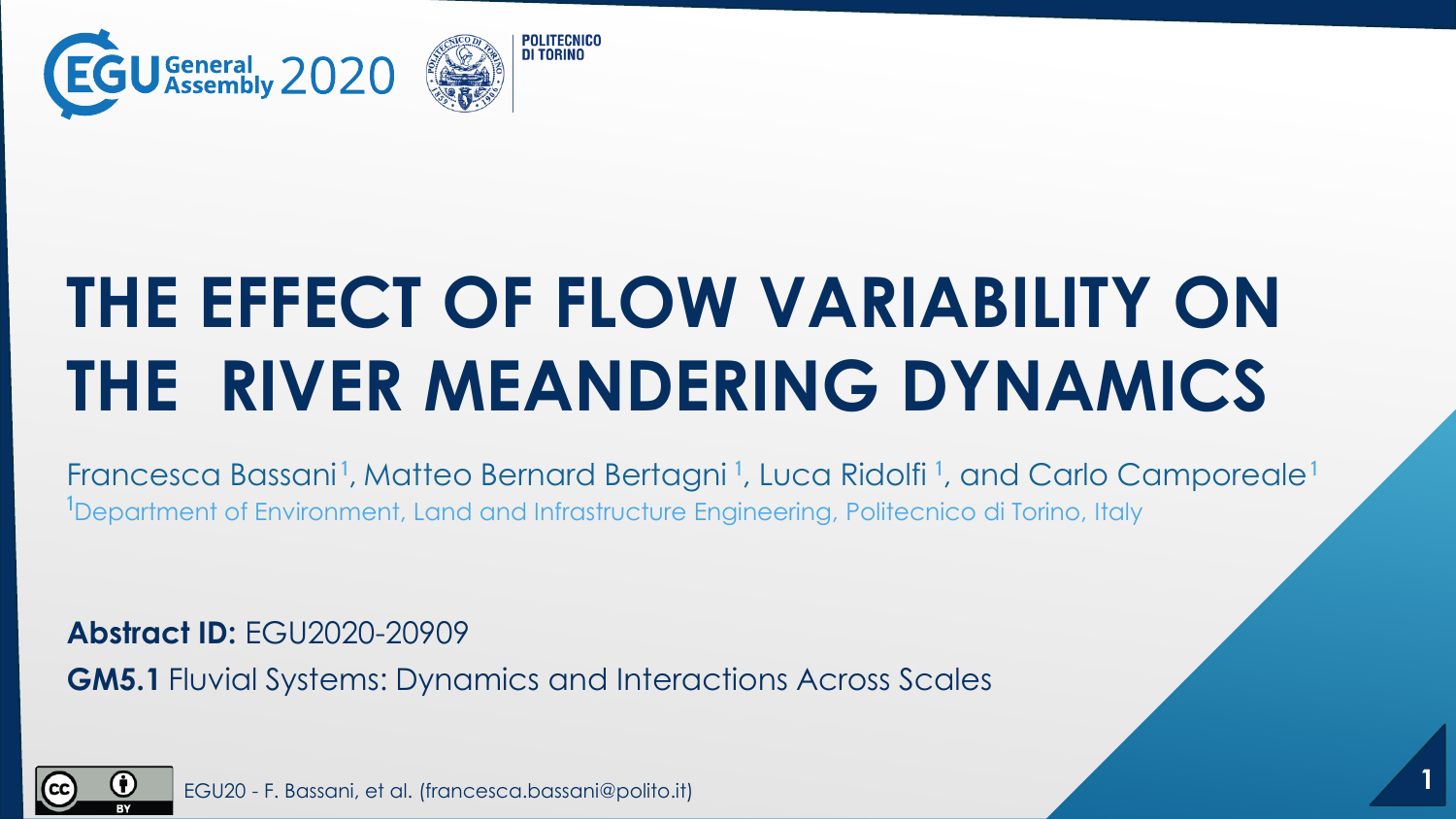## **MOTIVATION**

#### **What are the effects of discharge variability on the meander evolution?**

# **METHODS**

• **Numerical simulations**

• **Theoretical analysis**

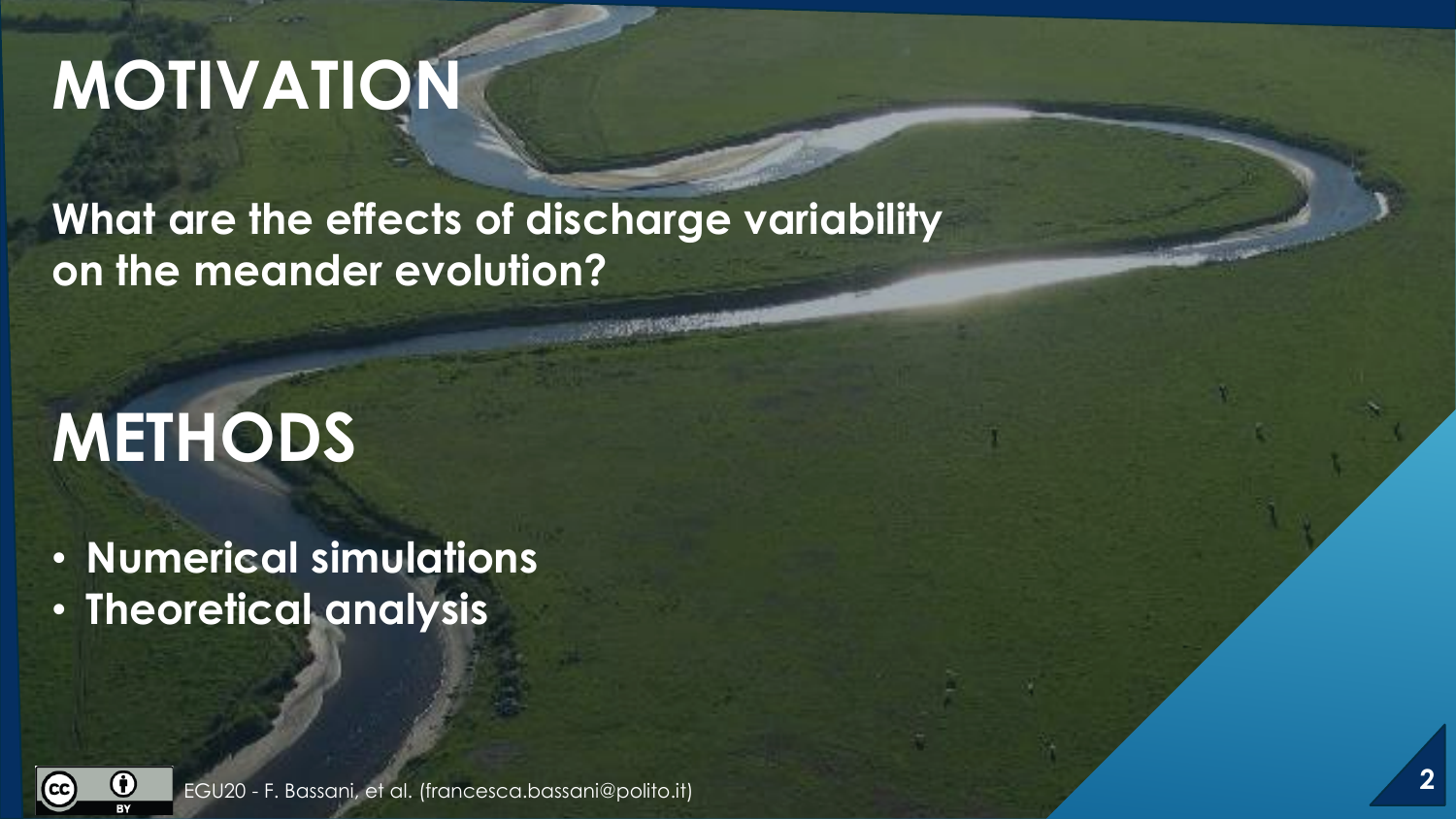## **NUMERICAL MODEL**

- Ikeda, Parker and Sawai fluid dynamic model
- The simulations provide the dynamics of the river axis by solving the equation:

$$
v(s) = -bEU C(s) + bEU \frac{2C_F}{H} (P+1) \int_{0}^{s} C(t) e^{-\frac{2C_F}{H}(s-t)} dt
$$

 $v(s)$ : migration rate along the river centerline

- : coefficient of bank erodibility, assumed equal to 10-6
- : curvature
- U: stream velocity
- $C_F$ : friction factor
- H: flow depth
- P: Parker number for sediment dynamics

Functions of the discharge Q

- Assumption: constant river width
- Initialization: a straight line perturbed by a weak random noise



s

2b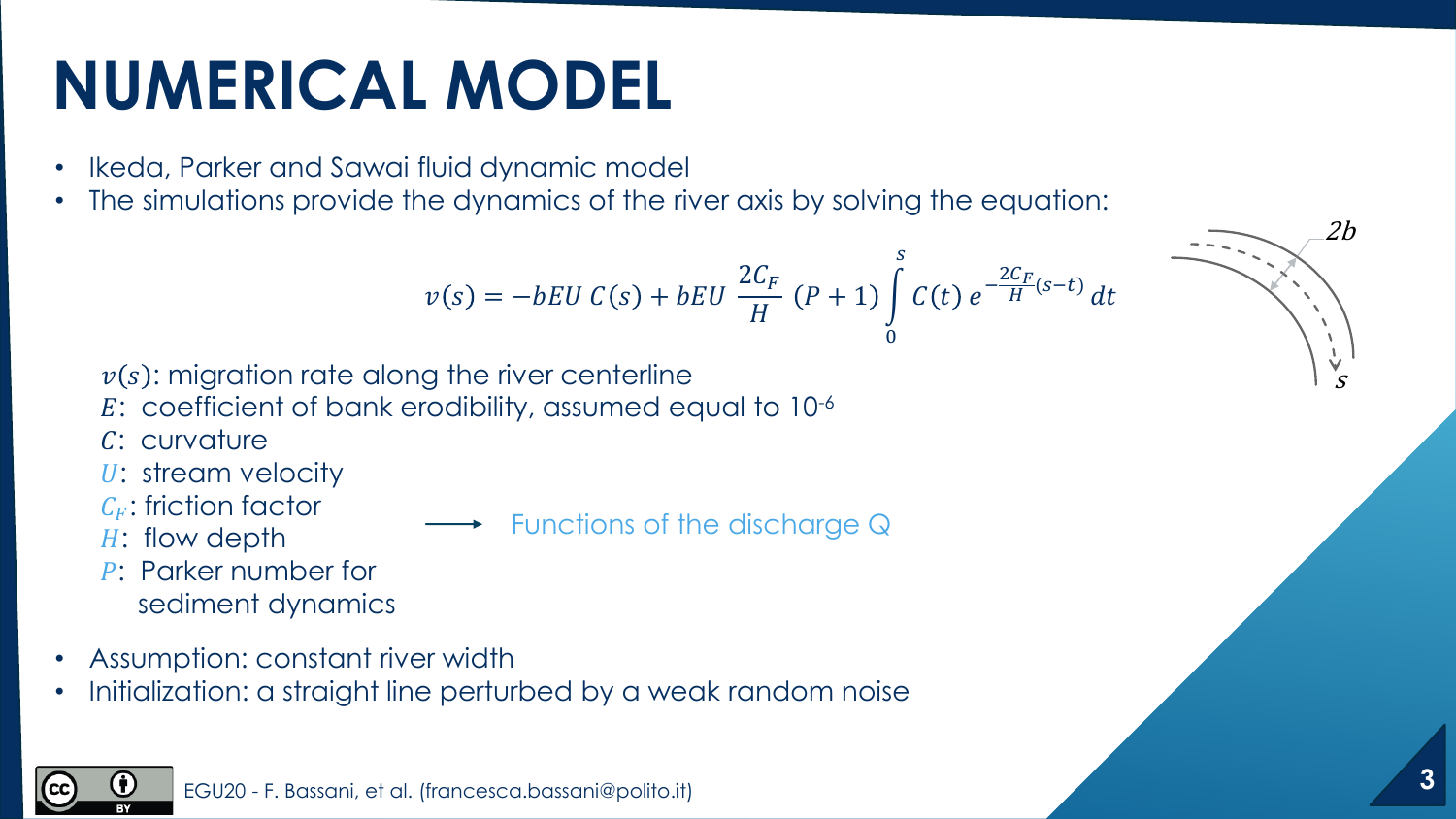### **NUMERICAL MODEL - INPUT**





(cc)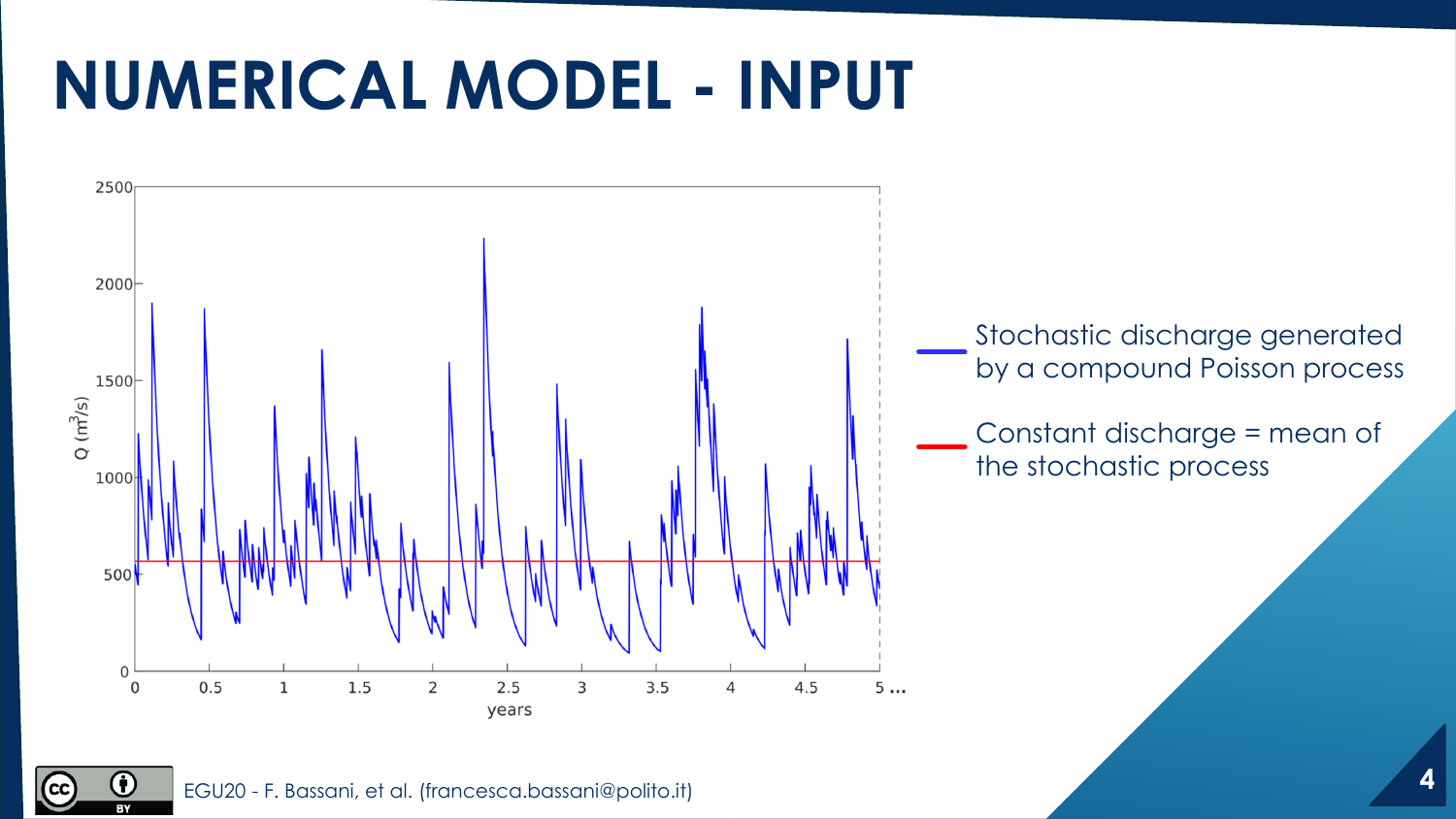#### **RESULTS**

- $\cdot$  S is the sinuosity (the ratio of the river length to the linear distance between its endpoints)
- $\lambda_c$  is the mean curvilinear wavelength

Compared with the case of constant flow (red lines), the discharge variability (blue lines) slows down the formation of the meanders and induces lower  $\lambda_c.$  It also delays the occurrence of cutoff events, identified by the sinuosity saturation.

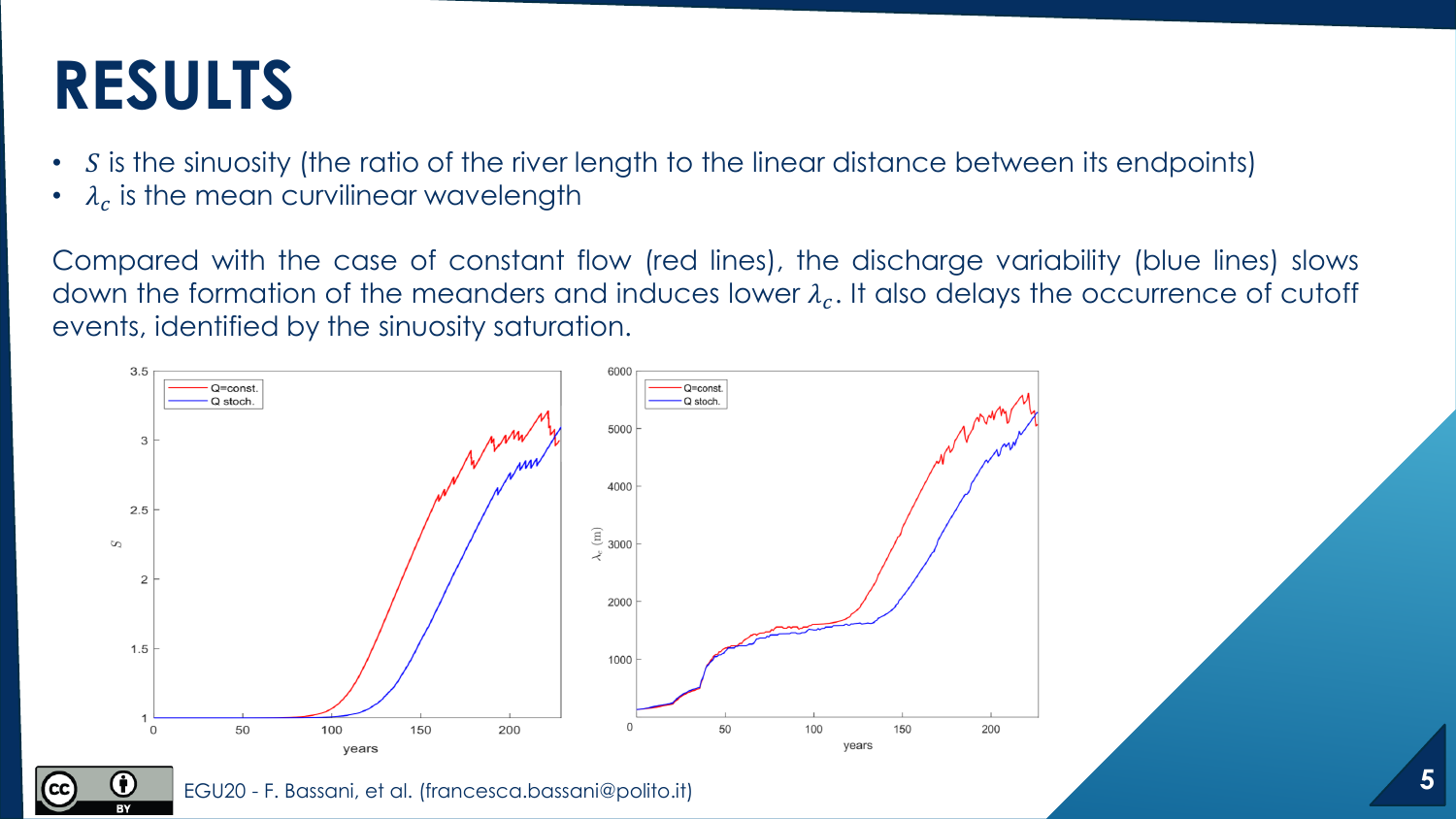## **THEORETICAL VERIFICATION**

Why does discharge variability slows down meanders evolution?

- Solution of the meandering equation  $v(s)$  for the Kinoshita curve  $C(s)$
- Channel erosion rate  $E_r$  averaged over one wavelength  $(\lambda = 2\pi/q)$ :  $E_r = \frac{q}{2\pi}$  $\frac{q}{2\pi}\int_0^2$  $\int_{0}^{2\pi/q} v(s) \cdot C(s) ds$
- Relationship between  $E_r$  and the river depth:

O)

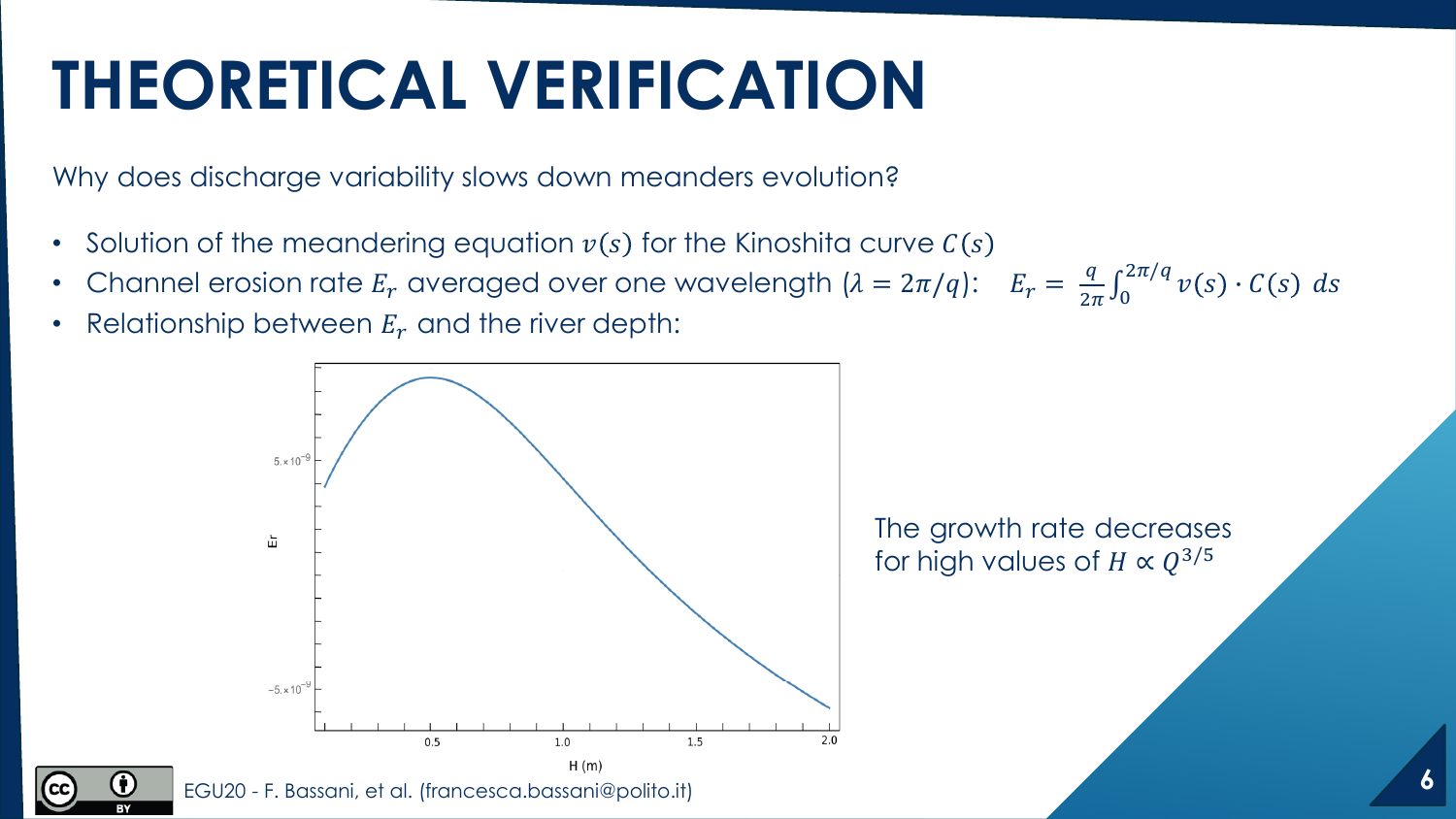## **NUMERICAL VERIFICATION**

Why does discharge variability slows down meanders evolution?

• Same initial planimetry (**Fig. 1**)



• Depending on the values of the discharge, the meander grows or decreases (**Fig. 2**)



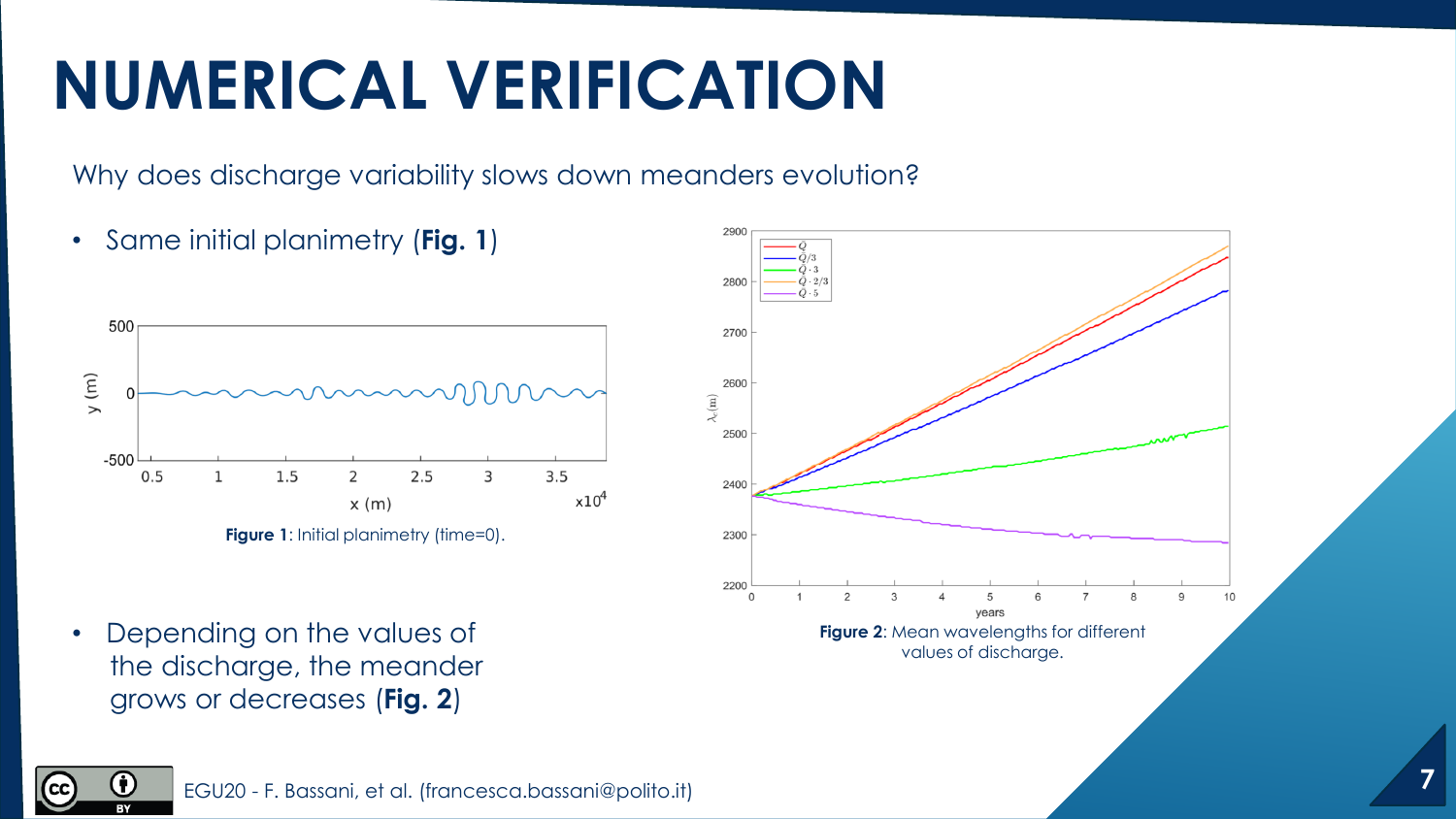# **CONCLUSIONS**

- Evolution of a meandering river: Long-term  $\rightarrow$  dominated by the filtering action of cutoff events Short-term  $\rightarrow$  strongly affected by discharges;
- With respect to the case of constant discharge: (i) the flow variability slows down the formation of meanders (the sinuosity increases more slowly) (ii) the reach elongation (induced by the local bank erosion) shows a significant delay;
- Simulations and theoretical analysis reveal that the higher the discharge, the bigger is the planimetric dilatation of the meander bend, resulting in lower curvilinear wavelengths;
- A single constant value of discharge does not yield to the same temporal and spatial scales typical of the evolution of a meander bend forced by a stochastic flow.